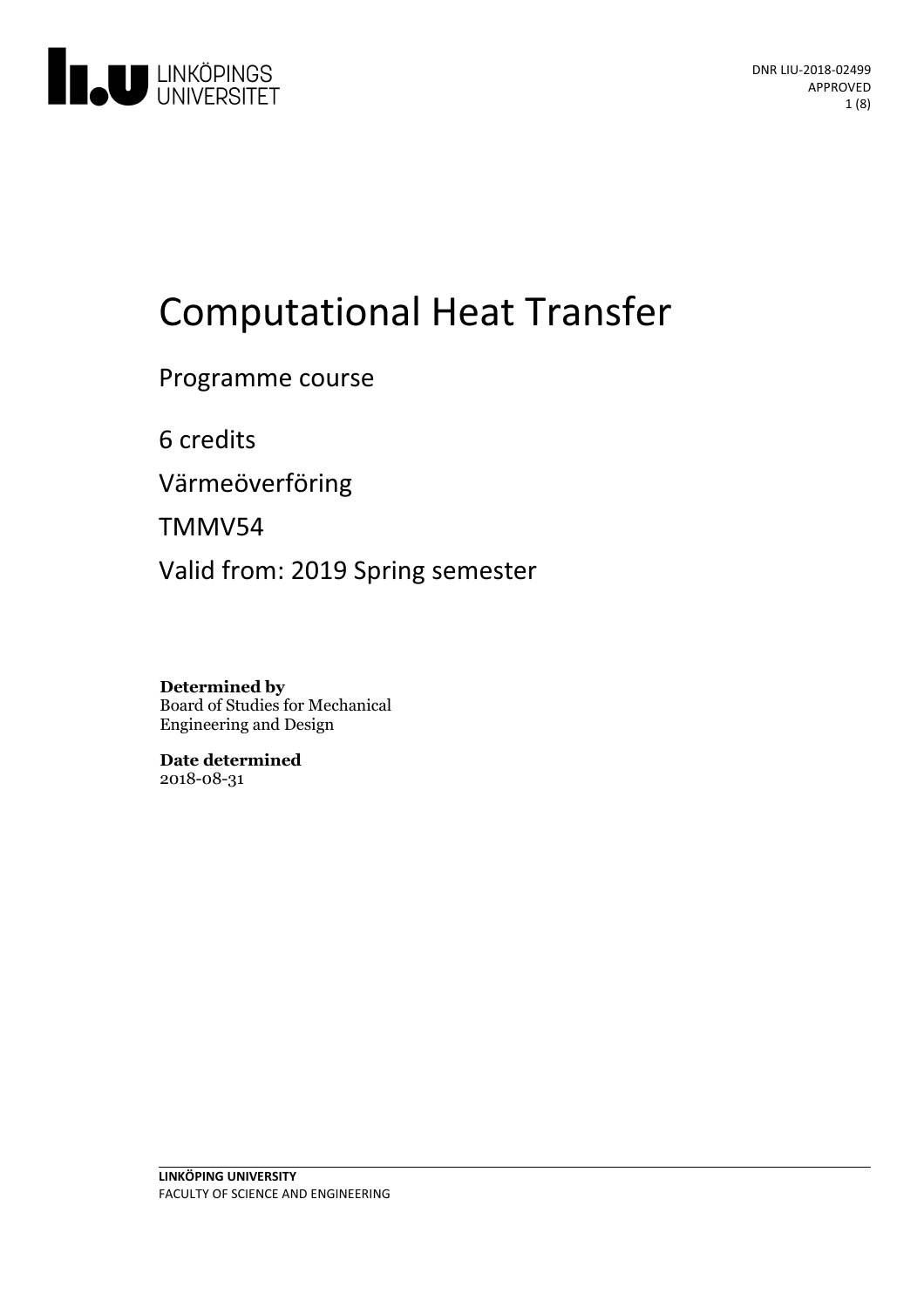## Main field of study

Energy and Environmental Engineering, Mechanical Engineering

Course level

Second cycle

## Advancement level

A1X

## Course offered for

- Master's Programme in Aeronautical Engineering
- Master's Programme in Mechanical Engineering
- Design and Product Development, M Sc in Engineering
- Energy-Environment-Management M Sc in Engineering
- Mechanical Engineering, M Sc in Engineering
- Applied Physics and Electrical Engineering International, M Sc in Engineering
- Applied Physics and Electrical Engineering, M Sc in Engineering

## Entry requirements

Note: Admission requirements for non-programme students usually also include admission requirements for the programme and threshold requirements for progression within the programme, or corresponding.

## Prerequisites

Numerical Methods, Algebra, Analysis, and Basic course/es in thermodunamics, fluid mechanics and heat transfer.

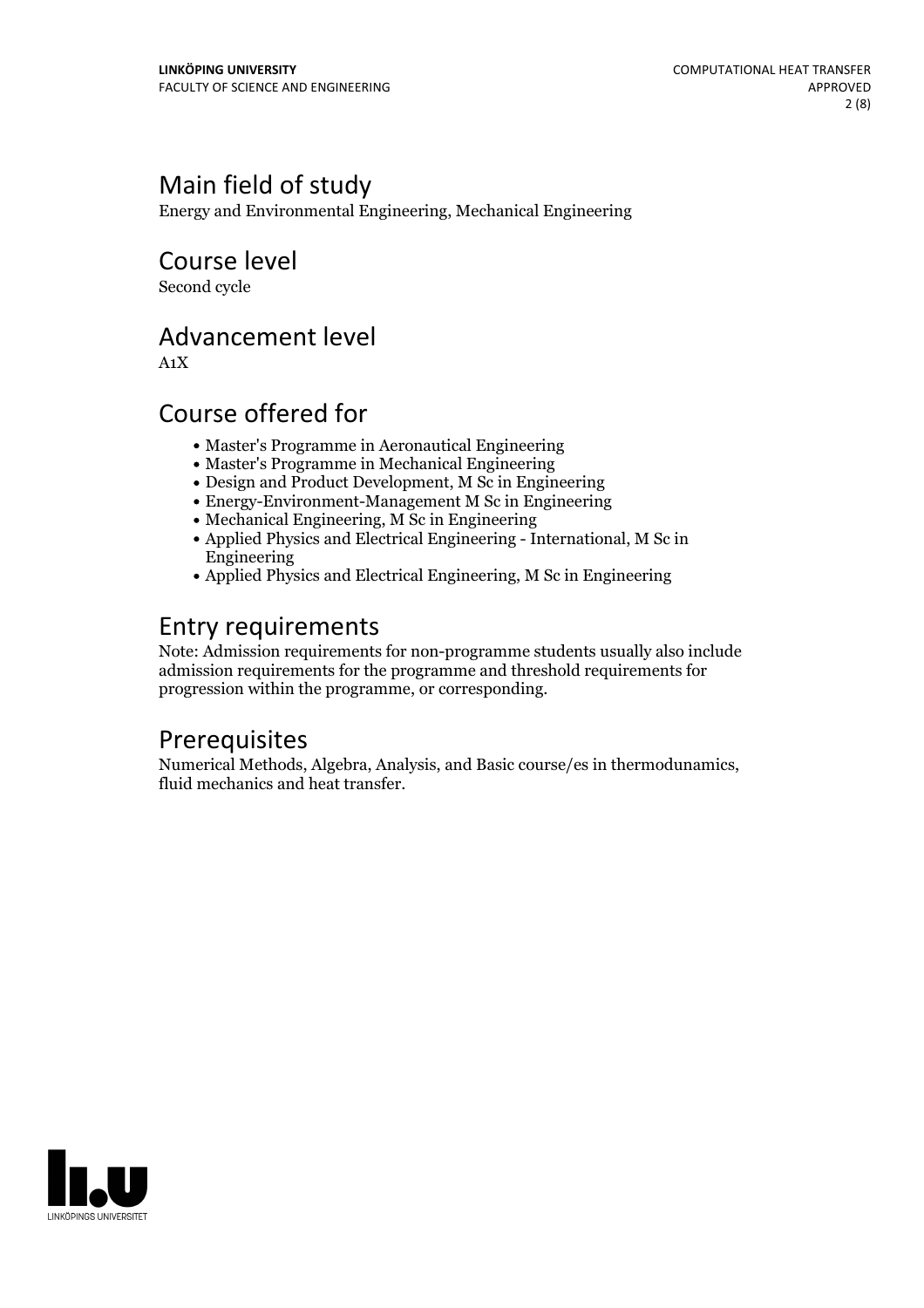## Intended learning outcomes

After completion of the course, the student must be able to:

- Describe basic principles of heat transfer including laws of thermodynamics and modes of heat transfer (conduction, convection and radiation)
- Describe the physical and mathematical characteristics of problems involving heat transfer.<br>• Explain and discuss the importance of different modes of heat transfer for
- problems of different levels of complexity involving heat and energy
- transfer.<br>• Apply appropriate solution strategy for solving heat transfer problems. This<br>include the choice of relevant equations, boundary conditions, implementation of numerical schemes, spatial and temporal resolution (meshing and time resolution), solver set up and post-processing of the results.<br>• Solve heat transfer problems of industrial relevance with different level of
- complexity using commercial software and through appropriate modeling and simulation strategy, assumptions, simplification, choice of heat transfer
- mode, boundary conditions, etc.<br>• Evaluate and verify the results of a modeled heat transfer problem through verification, validation and know-how.

## Course content

Basic relations for heat transport in fluids and solids. Heat transport across material boundaries. Modelling techniques. Numerical computational methods in heat transfer, especially. The finite difference method. Discretization techniques. Explicit and implicit numerical methods for one- and two-dimensional problems, both steady-state and non-steady.

## Teaching and working methods

The course consists of given lectures, seminars and computer lab sessions. The lectures address the fundamental principles, modeling and simulation aspects of heat transfer problems. The seminars aim at digging deeper into problem solving aspects through discussions between students and course responsible which formulates an important foundation for completing the assignments. The computer labs will provide further assistance for modeling and simulation practices to build know-how and know-why knowledge.

## Examination

| UPG1 Assignments, written presentation                                                                                | credits 5 | U, 3, 4, |
|-----------------------------------------------------------------------------------------------------------------------|-----------|----------|
| UPG2 Tasks to be examined in written and oral (seminar) $2 \nvert_{\text{cradii}}$                                    | credits 5 | U, 3, 4, |
| Contribution to the final grade: UPG1 70 % and UPG2 30 %. Both UPG1 and<br>UPG2 must be approved to pass the courses. |           |          |

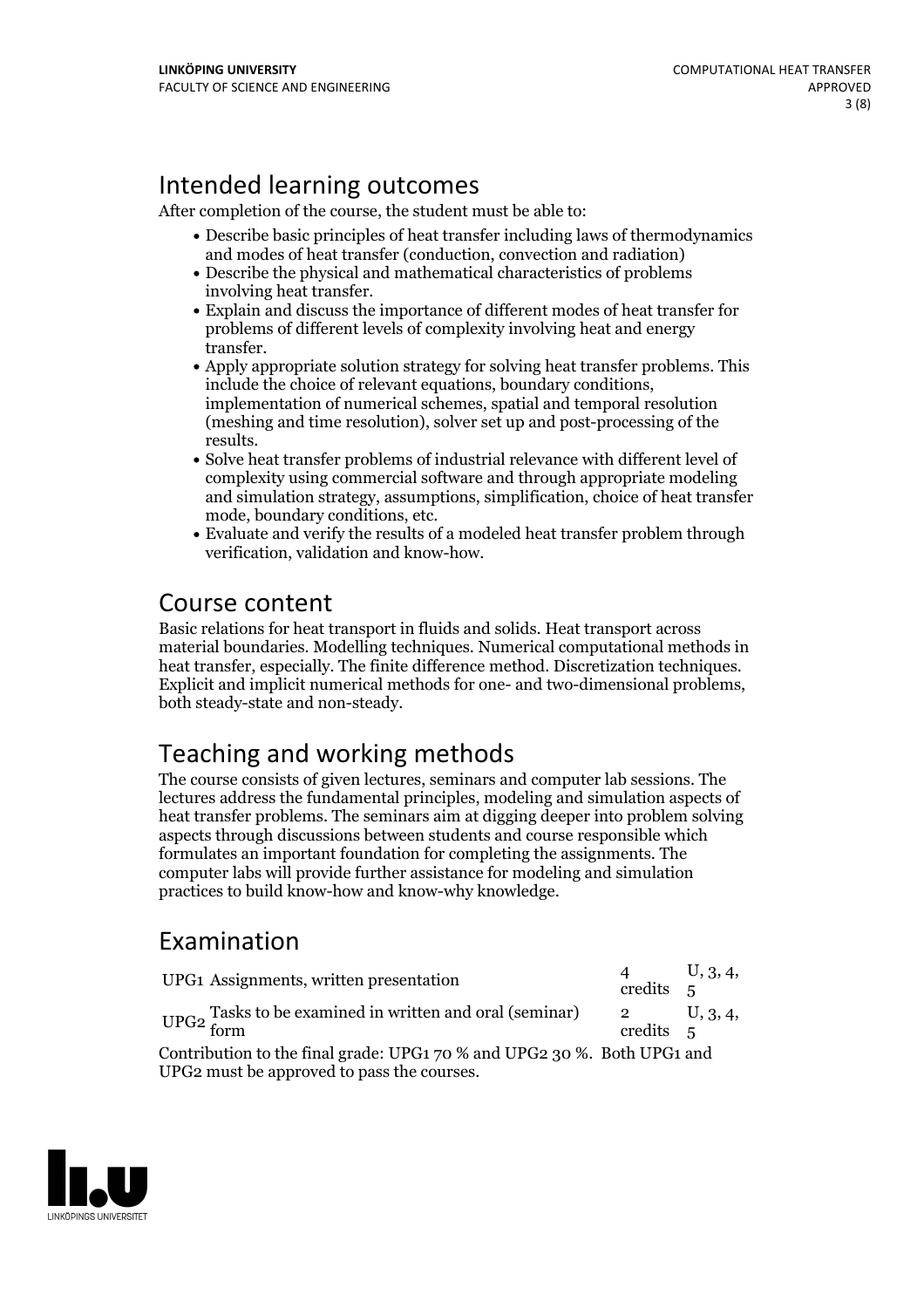Grades

Four-grade scale, LiU, U, 3, 4, 5

**Other information**<br>Supplementary courses: Computational Methods in Fluid Dynamics (CFD). Computational Methods in Fluid Dynamics (CFD) advanced course, Mechanical engineering System - project course.

## Department

Institutionen för ekonomisk och industriell utveckling

## Director of Studies or equivalent

Roland Gårdhagen

Examiner Hossein Nadali Najafabadi

## Course website and other links

<http://www.iei.liu.se/mvs/utbildning/avancerade-kurser/tmmv54?sc=true&l=en>

## Education components

Preliminary scheduled hours: 98 h Recommended self-study hours: 62 h

## Course literature

Anges i kursinformationen på kurshemsidan.

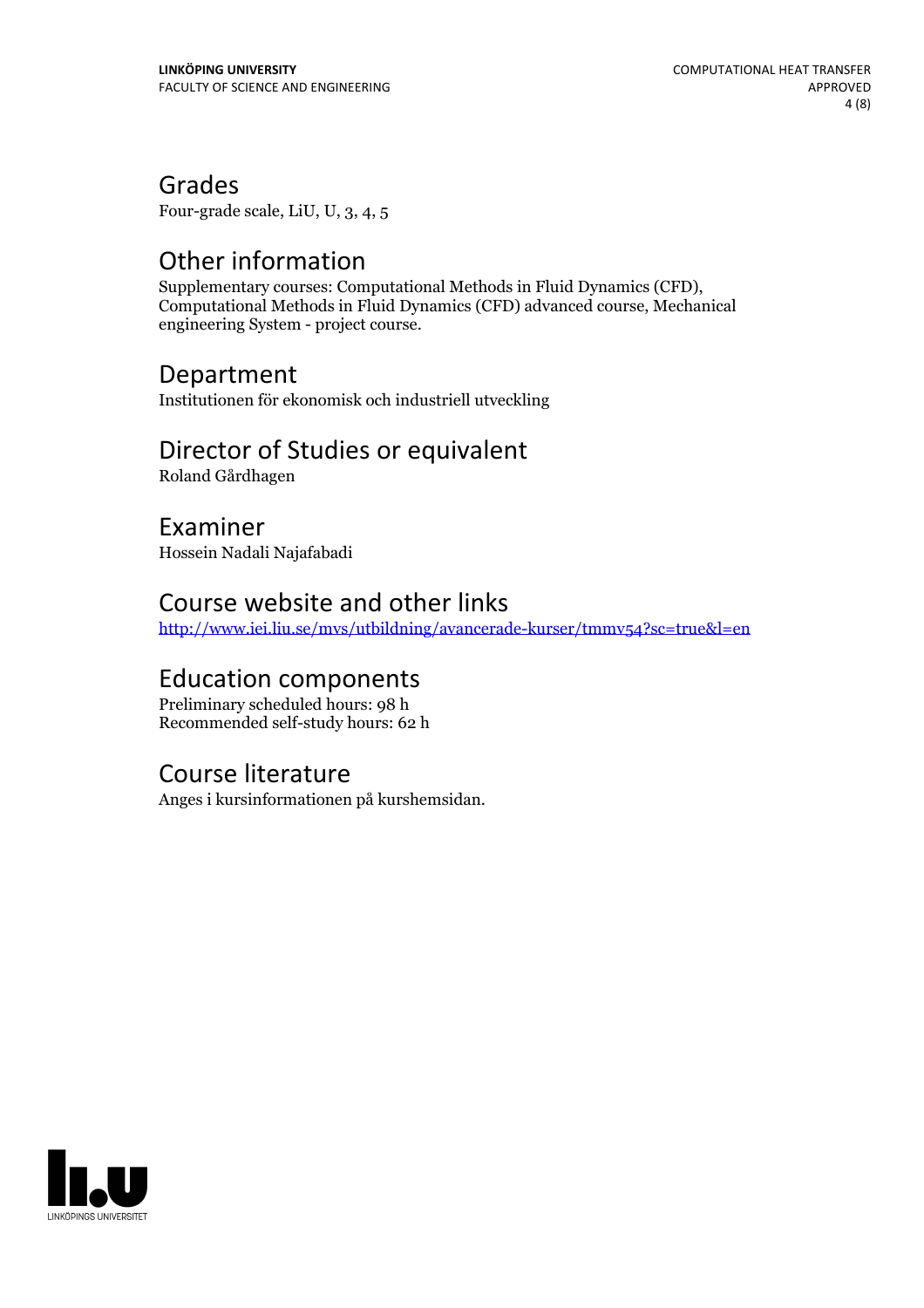## **Common rules**

#### **Course syllabus**

A syllabus has been established for each course. The syllabus specifies the aim and contents of the course, and the prior knowledge that a student must have in order to be able to benefit from the course.

#### **Timetabling**

Courses are timetabled after a decision has been made for this course concerning its assignment to a timetable module. A central timetable is not drawn up for courses with fewer than five participants. Most project courses do not have a central timetable.

#### **Interrupting a course**

The vice-chancellor's decision concerning regulations for registration, deregistration and reporting results (Dnr LiU-2015-01241) states that interruptions in study are to be recorded in Ladok. Thus, all students who do not participate in a course for which they have registered must record the interruption, such that the registration on the course can be removed. Deregistration from <sup>a</sup> course is carried outusing <sup>a</sup> web-based form: www.lith.liu.se/for-studenter/kurskomplettering?l=sv.

#### **Cancelled courses**

Courses with few participants (fewer than 10) may be cancelled or organised in a manner that differs from that stated in the course syllabus. The board of studies is to deliberate and decide whether a course is to be cancelled orchanged from the course syllabus.

#### **Regulations relatingto examinations and examiners**

Details are given in a decision in the university's rule book: http://styrdokument.liu.se/Regelsamling/VisaBeslut/622678.

#### **Forms of examination**

#### **Examination**

Written and oral examinations are held at least three times a year: once immediately after the end of the course, once in August, and once (usually) in one of the re-examination periods. Examinations held at other times are to follow a decision of the board of studies.

Principles for examination scheduling for courses that follow the study periods:

courses given in VT1 are examined for the first time in March, with re-

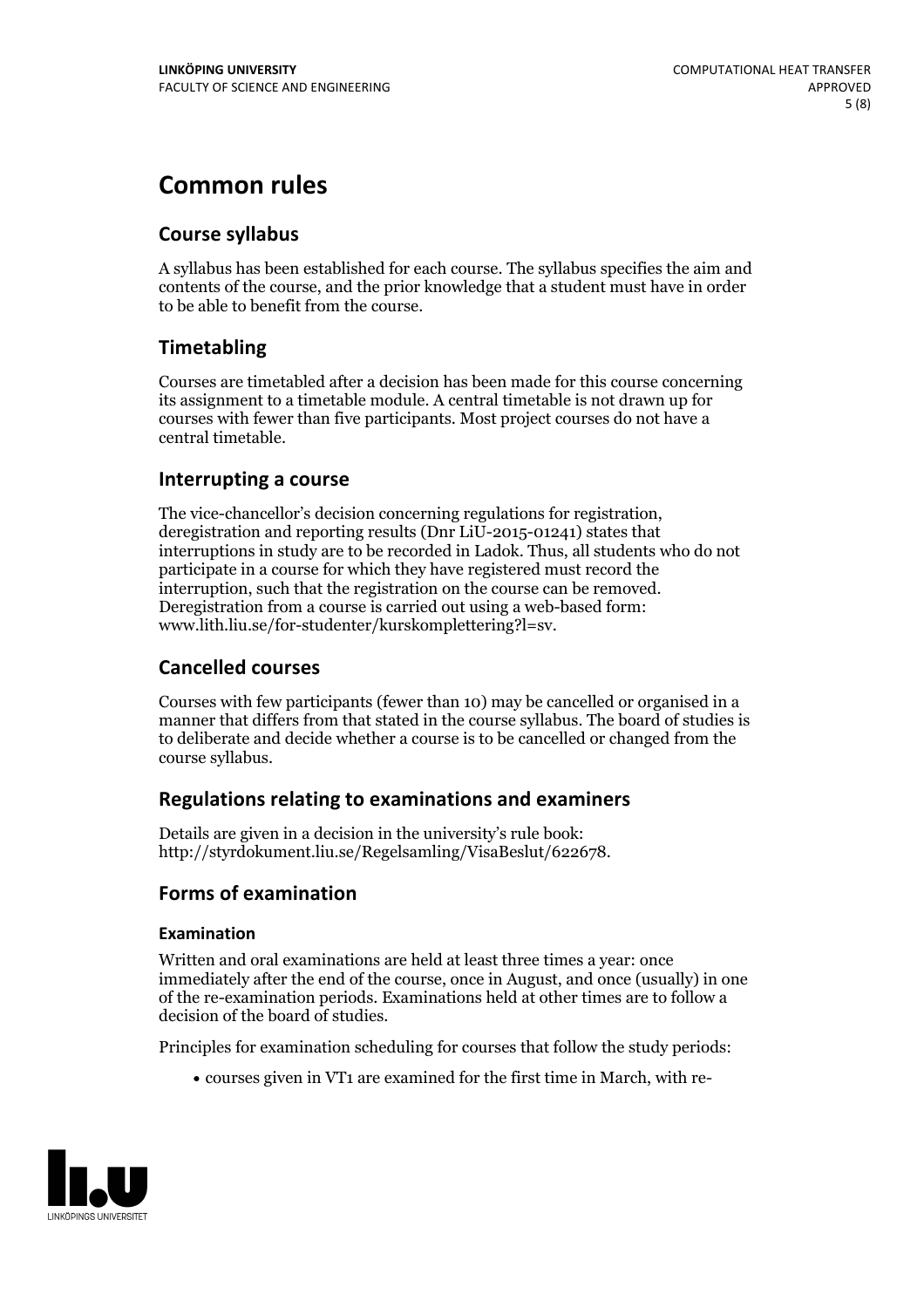examination in June and August

- courses given in VT2 are examined for the first time in May, with re-examination in August and October
- courses given in HT1 are examined for the first time in October, with re-examination in January and August
- courses given in HT2 are examined for the first time in January, with re-examination at Easter and in August.

The examination schedule is based on the structure of timetable modules, but there may be deviations from this, mainly in the case of courses that are studied and examined for several programmes and in lower grades (i.e. 1 and 2).

- Examinations for courses that the board of studies has decided are to be held in alternate years are held only three times during the year in which
- the course is given.<br>• Examinations for courses that are cancelled or rescheduled such that they are not given in one or several years are held three times during the year that immediately follows the course, with examination scheduling that corresponds to the scheduling that was in force before the course was cancelled or rescheduled.<br>• If teaching is no longer given for a course, three examination occurrences
- are held during the immediately subsequent year, while examinations are at the same time held for any replacement course that is given, or alternatively in association with other re-examination opportunities. Furthermore, an examination is held on one further occasion during the next subsequent year, unless the board of studies determines otherwise.<br>• If a course is given during several periods of the year (for programmes, or
- on different occasions for different programmes) the board orboards of studies determine together the scheduling and frequency of re-examination occasions.

#### **Registration for examination**

In order to take an examination, a student must register in advance at the Student Portal during the registration period, which opens 30 days before the date of the examination and closes 10 days before it. Candidates are informed of the location of the examination by email, four days in advance. Students who have not registered for an examination run the risk of being refused admittance to the examination, if space is not available.

Symbols used in the examination registration system:

- \*\* denotes that the examination is being given for the penultimate time.
- \* denotes that the examination is being given for the last time.

#### **Code of conduct for students during examinations**

Details are given in a decision in the university's rule book: http://styrdokument.liu.se/Regelsamling/VisaBeslut/622682.

#### **Retakes for higher grade**

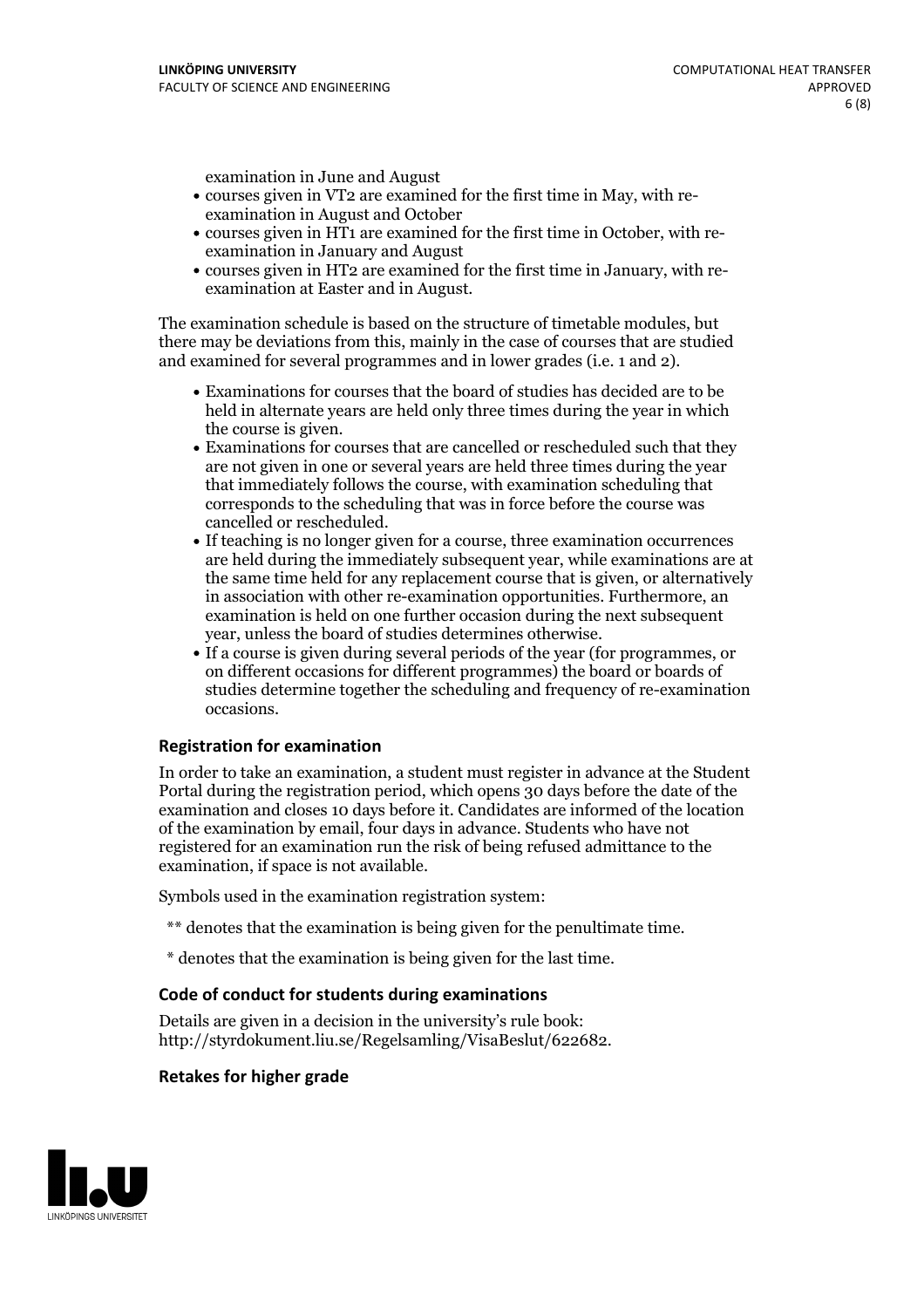Students at the Institute of Technology at LiU have the right to retake written examinations and computer-based examinations in an attempt to achieve a higher grade. This is valid for all examination components with code "TEN" and "DAT". The same right may not be exercised for other examination components, unless otherwise specified in the course syllabus.

#### **Retakes of other forms of examination**

Regulations concerning retakes of other forms of examination than written examinations and computer-based examinations are given in the LiU regulations for examinations and examiners, http://styrdokument.liu.se/Regelsamling/VisaBeslut/622678.

#### **Plagiarism**

For examinations that involve the writing of reports, in cases in which it can be assumed that the student has had access to other sources (such as during project work, writing essays, etc.), the material submitted must be prepared in accordance with principles for acceptable practice when referring to sources (references or quotations for which the source is specified) when the text, images, ideas, data, etc. of other people are used. It is also to be made clear whether the author has reused his or her own text, images, ideas, data, etc. from previous examinations.

A failure to specify such sources may be regarded as attempted deception during examination.

#### **Attempts to cheat**

In the event of <sup>a</sup> suspected attempt by <sup>a</sup> student to cheat during an examination, or when study performance is to be assessed as specified in Chapter <sup>10</sup> of the Higher Education Ordinance, the examiner is to report this to the disciplinary board of the university. Possible consequences for the student are suspension from study and a formal warning. More information is available at https://www.student.liu.se/studenttjanster/lagar-regler-rattigheter?l=sv.

#### **Grades**

The grades that are preferably to be used are Fail (U), Pass (3), Pass not without distinction  $(4)$  and Pass with distinction  $(5)$ . Courses under the auspices of the faculty board of the Faculty of Science and Engineering (Institute of Technology) are to be given special attention in this regard.

- 1. Grades U, 3, 4, 5 are to be awarded for courses that have written
- examinations. 2. Grades Fail (U) and Pass (G) may be awarded for courses with <sup>a</sup> large degree of practical components such as laboratory work, project work and group work.

#### **Examination components**

- 
- 1. Grades U, 3, 4, <sup>5</sup> are to be awarded for written examinations (TEN). 2. Grades Fail (U) and Pass (G) are to be used for undergraduate projects and other independent work.